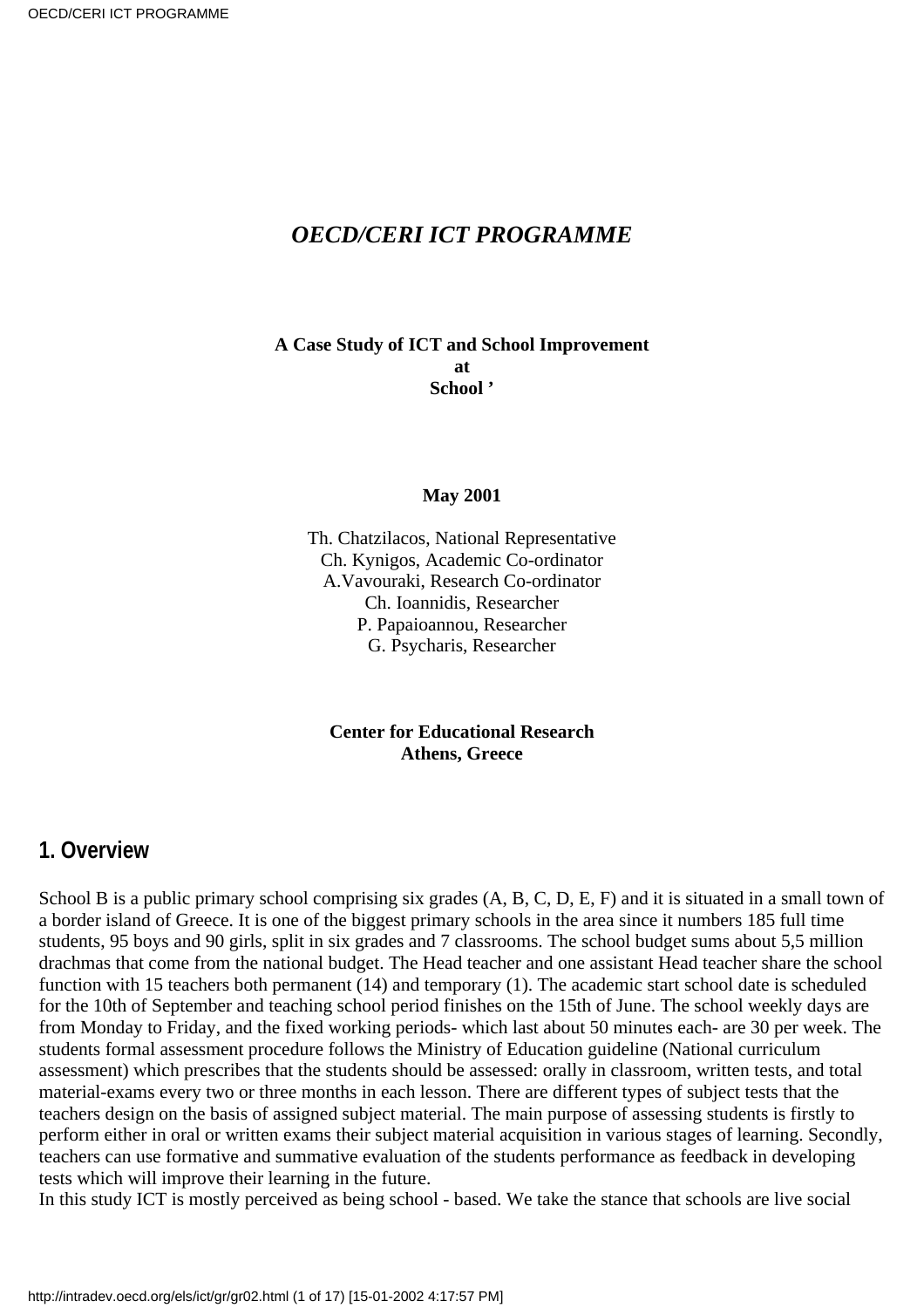organizations and that any use of technological frameworks is shaped by different policies, organisational structures, attitudes of the engaged people as well as the educational system in which the school is set. School B is one of the very few primary schools in Greece that has a five year experience in using ICT for small project work on mathematics introduced in the form of a separate subject integrated within normal curriculum. Since the last year the school participates to an extended project which encourages further ICT integration within schools in Greece. Now computers are not only used for project work but also for geography, history, English and music. In the teaching sessions they are also used internet and CD-Roms while some classes occasionally communicate by e-mail with others during electronic collaborative projects. School community that is involved in the ICT project, reported the aspect of ICT perceived as innovation in itself and the importance of their school as frontrunner. Additionally, all the other members of the community view ICT use of major importance in the modern society and relate it to the students future.

Though one can talk about a sustained innovation the school presents an interesting case since one can follow the evolution of the innovation over the time in relation to the varying factors that affected it i.e. the project participation, the people engaged, the provided support and training, the constrains created by the administrative structure of the greek educational system etc.

### **2. The past**

<span id="page-1-0"></span>School B had introduced computers since 1995 in the context of its participation in the project YDEES<sup>[1]</sup>. The main objective of the project was to develop exploratory software and to evaluate its implementation to primary school communities aiming to engage students and teachers with open learning approaches. The key person in this procedure was the teacher T1 who initiated the idea of the school participation to the project. The head of one project partner made her the respective proposal and T1 remembers that from the first time was excited with the idea and immediately reported it at the school.

*T1: We saw the participation at the project as a chance to have computers in the school. We all accepted the proposal enthusiastically: the mayer, the head teacher ... and decided to send the application form. (Teacher interview, School B)*

Teacher 4 who was the Head Teacher that period of time stressed in his interview the fact that all of the early participants shared the generally accepted view about the great importance of the pupils familiarisation with ICT skills in the future. The current Head Teacher of the school was also in the first group of teachers who wanted to participate in the project. As illustrated in his words:

*First of all children need to learn about the use of computers. It s a great objective. After the primary school children would be able to continue and be prepared for other more complicated computer applications. (Head Teacher interview)*

Head master and the majority of the willing teachers saw the provided opportunity for the school to explore new possibilities in relation to its current status. Their school could be one of the first primary schools in Greece with a computer lab. The initial infrastructure consisted of five personal computers 486 which were placed in a special room on the ground floor.

<span id="page-1-1"></span>The use of the ICT in school B was influenced by the collaboration with the university research team according to the project requirements. Under the pedagogical intervention of the research group a new course called Investigations was developed. The lesson involved the use of a piece of programmable exploratory software<sup>[\[2\]](#page-15-1)</sup> encouraging interdisciplinary project work, students groupwork and investigations cultivating problem solving skills. The organised activities were accommodated to the new computer lab. All students in grades 4<sup>th</sup>, 5<sup>th</sup> and 6th had had the opportunity to work in the lab for one hour a week, working on interdisciplinary project work, collaborating and communicating with each other. It is noticeable that this period of time there was not a subject of informatics in the primary national curriculu[m\[4\]](#page-15-2) and the head master had to overcome bureaucratic issues in order to obtain the respective authorisation by the Ministry of Education.

<span id="page-1-2"></span>According to the project planning teacher training was appointed to three research teams from the Athens university with one taking the main role in this process. The training scheme included two or three visits of trainers every school year. The seminars that took place in the computer lab involved training on educational issues of the ICT integration in the classroom (groupwork issues, open approaches to learning activities, problem solving skills, communication among pupils and teachers) as well as technical issues including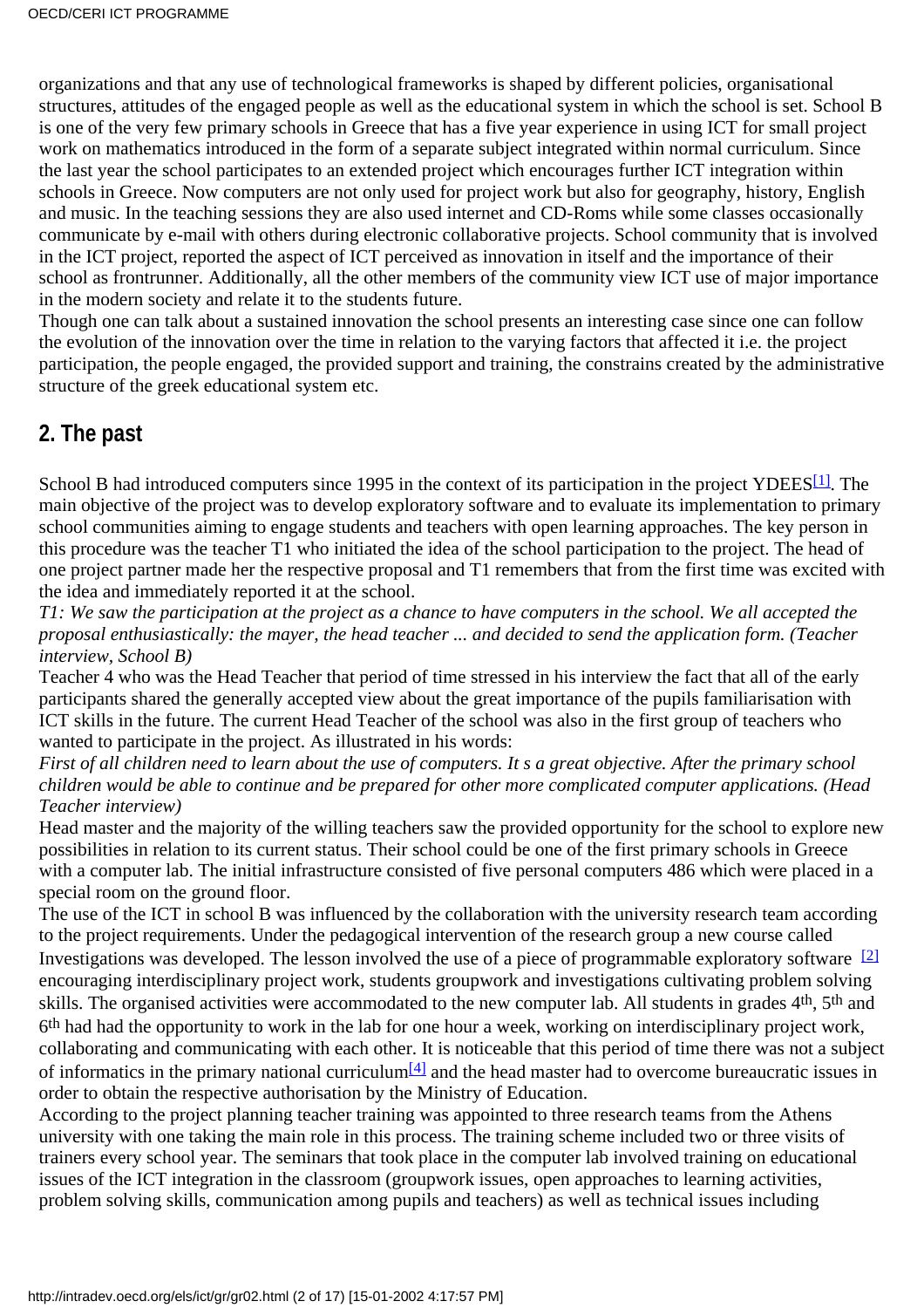presentation and installation of new versions of educational software. However, technical problems in the lab are reported to set one of the reasons that drove some of the teachers from the first ICT team to interrupt their engagement with computer activities.

<span id="page-2-0"></span>Though there was no resistant in the participation at the project not all teachers were involved. T1 was the key person employed to organise and implement the new discipline. Every year there was a core team of teachers T1 and three or four experienced teachers with some of the new teachers<sup>[\[5\]](#page-15-3)</sup>. In the end of the first year the head master and three teachers left the team making points about technical problems in the lab or family matters. The next year (1996-97) the current headmaster took his position to school and the project continued with him, T1, T5 and some of the new teachers. Two very active participants - T2 and T3 came to work in the school in 1997. The next two years (1997-99) there was the same team**:** T1, T2, T3 and T5 and some (2-3) of the young teachers were involved in some computer based activities. As far as further project experience after the duration of the YDEES school kept an impressive record of fruitful relations with the academic team in two EEC projects that created new opportunities for internet communication among classrooms (IMEL<sup>[6]</sup>) and innovative teaching approaches in mathematics  $(ITFR<sup>[7]</sup>)$ .

### <span id="page-2-2"></span><span id="page-2-1"></span>**3. The present**

## **3.1 Infrastructure and Support**

The school in order to accommodate ICT use developed the following technical infrastructure: a) One PC and a printer in the administration office since 1999 used for the internal paperwork. There are no secretaries in the school and all administrative tasks are in the responsibility of the Headmaster and Sub-headmaster and b) One computer lab locally networked with one server, ten work stations Pentium II 64 Ram and one printer. It seems that at this point infrastructure is adequate for the school needs. As for the technical support there is an in-school computer lab technician as a result of the school s participation to Odysseas project. However, all interviewees argued there were no problems related to technical issues since the desktops were newly established. —owever, the technical specialist is mainly responsible for software and network issues. Hardware problems are solved under the supervision and guidance of the central technical support team of the project. Data reveals that teachers involved to the previous educational projects received training on educational and technical issues by the university research team twice a year. Moreover, the internet use - initiated at 1998 enriched this communication giving to both sides the opportunity to exchange ideas and discuss topics related to the design and the implementation of educational activities. Schools participation to Odysseas brought a change to the training pattern that was followed until then. Training seminars now are not provided only by one partner and the balance between technical and educational issues appears to be differentiated since the team of the trainers is not always homogeneous. However, data showed that in the past technical difficulties evoked teachers to spend more time on the computers which strengthen their willing to continue effectively the computer-based activities in the classroom.

## **3.2 Computer use and activities**

Up to now school B has a five year experience in using ICT for small project work focusing on mathematics and has been using internet and communication technology the least two years. ICT use was introduced in the form of a separate subject integrated within normal curriculum. The subject was labelled Investigations implying that the focus is on what is being taught rather than on the tool used. Specifically, the aim of the university team was to infuse the use of computers for co-operative small group project work, investigation, creative and critical thinking on topics taught traditionally within the system with particular emphasis on mathematics. All pupils from year 9 to 12 are involved for two hours a week. Each class is taught by its normal teacher and there are four teachers who teach this subject. According to the grade pupils interact with appropriate Logo applications followed by write and paint, which are also used as tools for creative educational projects activities. Students of the 5<sup>th</sup> and the 6<sup>th</sup> grade, gradually begin to apply some formal commands, approaching the logos syntax and semantics. They get aquatinted with building, editing, saving, using variables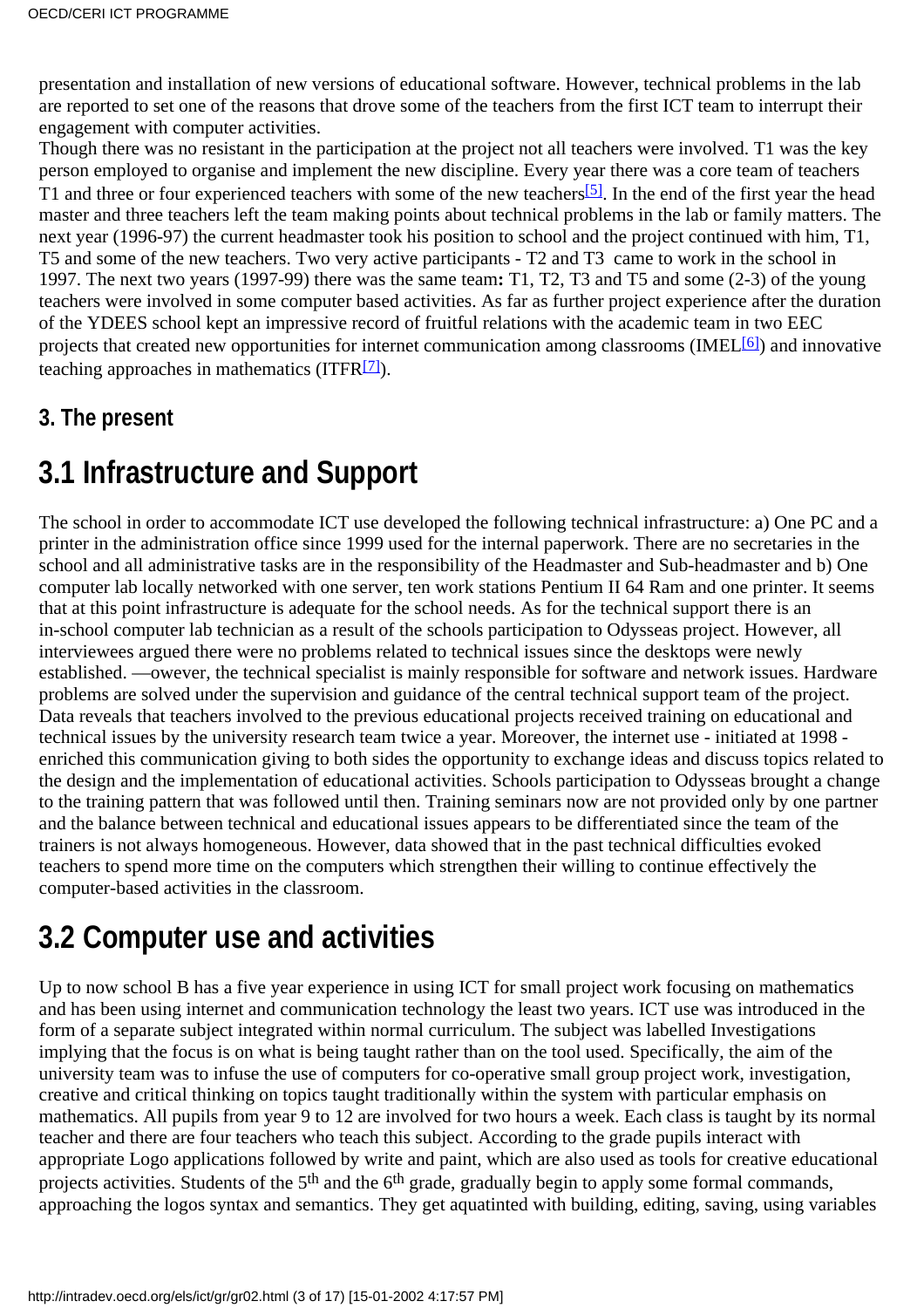and recursion. The special characteristics of the Investigations are: a) all pupils work in groups of two or three, b) teacher selects a theme taken from maths or another subject (history, geography, environment etc.), c) pupils design a drawing with Logo relevant to the selected topic (e.g. a castle, a map, an animation etc.), d) then they paint on the design and e) finally they write a composition describing the phases of their work from the beginning to completion with emphasis on the encountered difficulties and how they overcome as well as the way they cooperated. Children should have opportunities both to create their own design from imagination, and to respond to challenges set by the teacher. The whole procedure lasts nearly three months. As one teacher described it:

*Investigation doesnt finish at the end of the teaching session. We start with a topic and then we discuss it with pupils and decide with them. The topics follow their interests. This class has chosen the topic Olympic Games. This is the general topic. We discussed the general topic with pupils and we decide to divide it to subtopics. (Teacher 2 interview)*

The introduction of the internet use in the classroom also enriched the investigation lesson with focused navigation for information related to the emergent subtopics. Unlike current views of internet use in the classroom that give emphasis on the provided access to quantities of information this way site navigation is perceived as a way to enrich a general educational procedure in which students have an active role by creating their own body of work. As it was mentioned earlier the participation of the school to Odysseas project encouraged further ICT integration within the site. Now computers are not only used for the Investigations but also for geography, history, english, music. In the teaching sessions they are also used internet and CD-Roms while some classes occasionally communicate by e-mail with others during electronic collaborative projects.

# **3.3 School communitys perceptions on the use of ICT**

### *Teachers*

As far as the teachers are concerned the way they perceive the ICT use depends mostly on the way they are (or were) engaged in computer integration within the site and their respective role accordingly. The administrator was a member of the key personnel involved in the ICT implementation in 1995. His view of ICT focuses on the importance of ICT skills nowdays as well as on the fact that working with computer supports student s understanding of mathematical concepts and cultivates pupils cooperative skills.

*First of all, children acquire knowledge on computer technology from the childhood. This is a great target. We intent to prepare our students to continue after the primary education and not to be surprised if they have to learn different information programs in the secondary school. Secondly, it [e.g. computer] helps students to achieve better understanding of some mathematical concepts through the Investigation projects. (Headmaster interview)*

Teacher 1 is the key person in the process of ICT integration. She is the first one who accepted the proposal for the school participation in YDEES project which lead to computer introduction in the site. Her opinion on ICT use focuses on the pupil s benefits by the groupwork in the computer lab:

*Firstly I will stress the cooperation. Secondly I will distinct the right to make a choice. In the way we teach pupils feel that they have the right to choose and take decisions as well as express their opinions even if they are not good students. This is impressive. (Teacher 1 interview)*

A great part of the initial educational training in the project YDEES had to do with the investigation projects and the exploratory nature of the suggested software. In T1 s we distinguish that in her words computer use is seen in close relation to the piece of software used within Investigations.

*Turtleworlds is a very important piece of software. From the beginning I trusted it. Children can use computers - sometimes without realising that they use a tool they have the chance to complete the tasks and at the same time they learn mathematics, discover geometrical figures and their properties, write text in the Word, chose information related to their topic and negotiate which would be included in the final version of their work. (Teacher 1 interview)*

Teacher 2 participates at the computer activities in the school during the last three years. The motivation for her engagement in the ICT activities was a trainer s words at a training seminar who urged the participants not to find themselves behind the new technological challenges that future generations including their students- would follow. She uses ICT within the Investigation subject and views computer as a medium that encourages new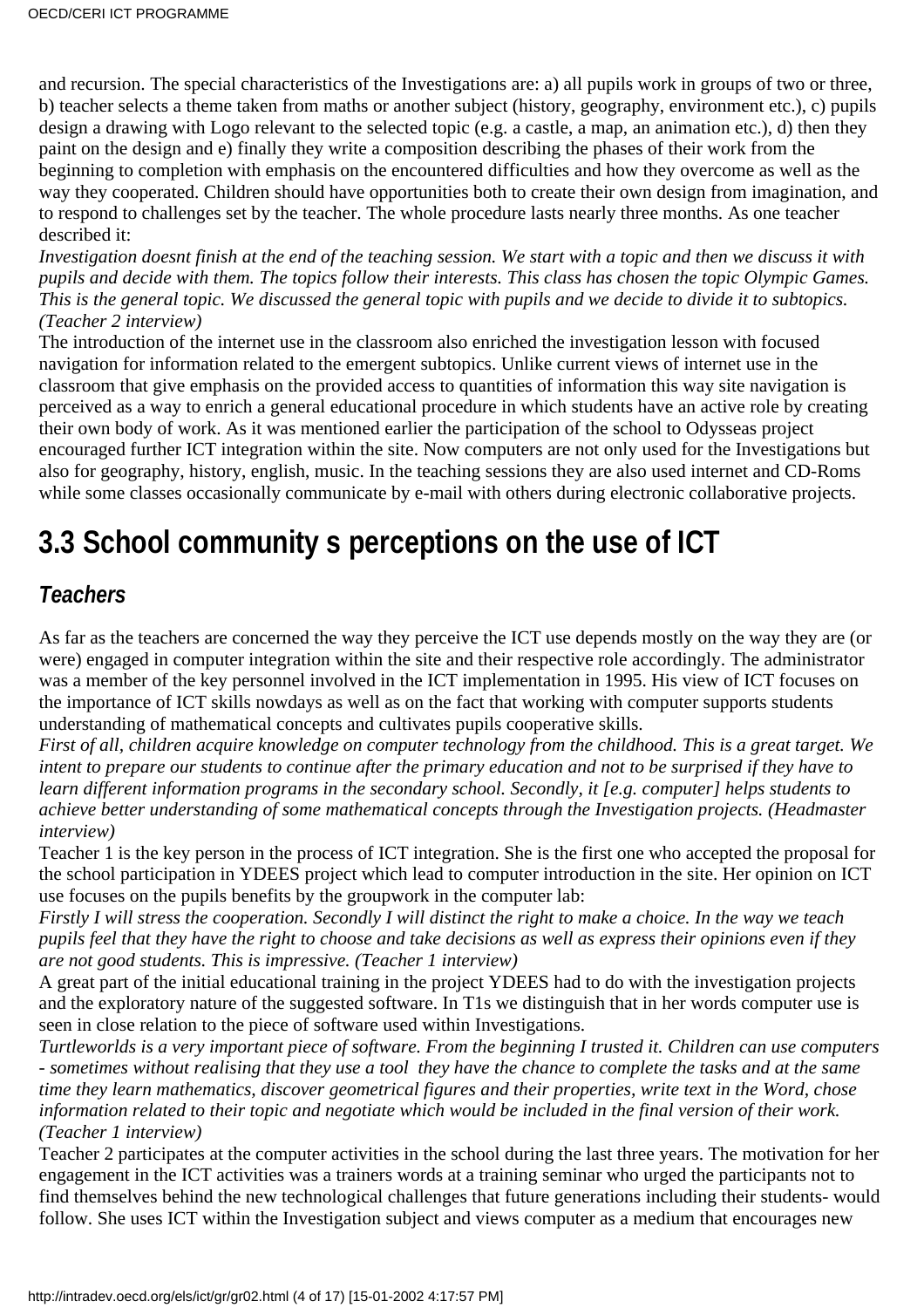ways of learning but its more effective educational use is a matter of study. She points out the chance to experiment in computer-based activities and suggests more freedom to teachers in order to form their own teaching agenda with fewer limitations of the national curriculum.

*Computer is a new representational medium but a lot has to be done for its more effective use in the classroom. Its a tool that impress children but as teachers we have to leave behind the first impressions ... The Turtleworlds allow children to experiment so as to reach the knowledge, by trying continually, doing experiments and draw conclusions without our intervention. They have the chance to experiment ... I need more freedom... more flexibility to plan things I would do with my students in the lab. This is a problem. The organization and the structure of the school program is strict. The national curriculum in the last few years has been much more pressuring on the teacher and sets limitations on what to do. (Teacher 2 interview)*

Teacher 3 is also one of the more experienced teachers in computer-based activities. His permanent professional position is in another school but he teaches once a week in one class of the school B in which had been working for the previous three years (1996-99). As far as his motivation to be involved with computer use in school T3 focuses on the improvement of his work. As the teacher said:

*I wanted to find something new to teach, to help myself in teaching. That was my aim. I went to see what was that thing [e.g. computer] and because I liked it I decided to continue. (Teacher 3 interview)*

Focusing on his educational aims through computer use he refers to the improvement of his student s mathematical skills:

*My aim is students would understand mathematical concepts, angles, arcs, relations between angles. (Teacher 3 interview)*

Teacher 4 was the Headmaster of the school at the initiation of ICT use in 1995. He supported the first team of teachers engaged in computer-based activities though he had never taught in the lab. The next year (1996) left the team and the present headmaster substituted for him. After that he had not been involved in ICT

implementation within the school. In his interview ascribed it to family reasons and lack of time. However, he has a positive attitude towards computer use. He argues that computers have the potential to facilitate learning in a more friendly way than the textbooks.

*The textbook is a bit difficult, a bit scaring ... while in the computer the child can learn by playing. (Teacher 4 interview)*

Parents

Turning to the way parents perceive the ICT use, data revealed that all of the interviewees view ICT skills of main importance for the modern society. This comes as a result of the social changes that have taken place over the last years.

*Today children have to learn more than we had as students. Nowdays the society demands for more knowledge. (Parent 3 interview)*

All of the interviewees have a computer at home or at their offices and two of them noted that their children attend private lessons or special course programs focused on basic ICT applications.

*My son has already taken lessons on Word, Excel, Power Point. Now he is learning programmability. (Parent 4 interview)*

*They follow [e.g. at a private institution] a teaching program which includes lessons on general computer operation, Windows 2000, Excel, Word, Internet. (Parent 3 interview)*

As illustrated by their interviews two of the parents seem to accept the use of computer as an information technology subject. Additionally, they argue that the work with computers at the school is not enough for the pupils although data reveals clearly that they weren t adequately informed on the exact ICT use at the school and they seemed to ignore the educational validity of groupwork in Logo-based teaching approaches.

*They dont have exercises for homework. They draw houses. I dont think that one can learn by drawing houses. (Parent 3 interview)*

*There is not adequate infrastructure. As my daughter told me they work three children in each computer. One keeps the mouse, the other writes on the keyboard ... It would be more effective if each child had his own computer. (Parent 2 interview)*

However, the other two interviewees seemed to be well informed on ICT use within the school. As illustrated by their words computers present tools for encouraging new ways of teaching and learning. As far as the school use they stressed the importance of communication skills and groupwork:

*The most impressive thing was that the school established the cooperative work in the lab. Pupils learn to let*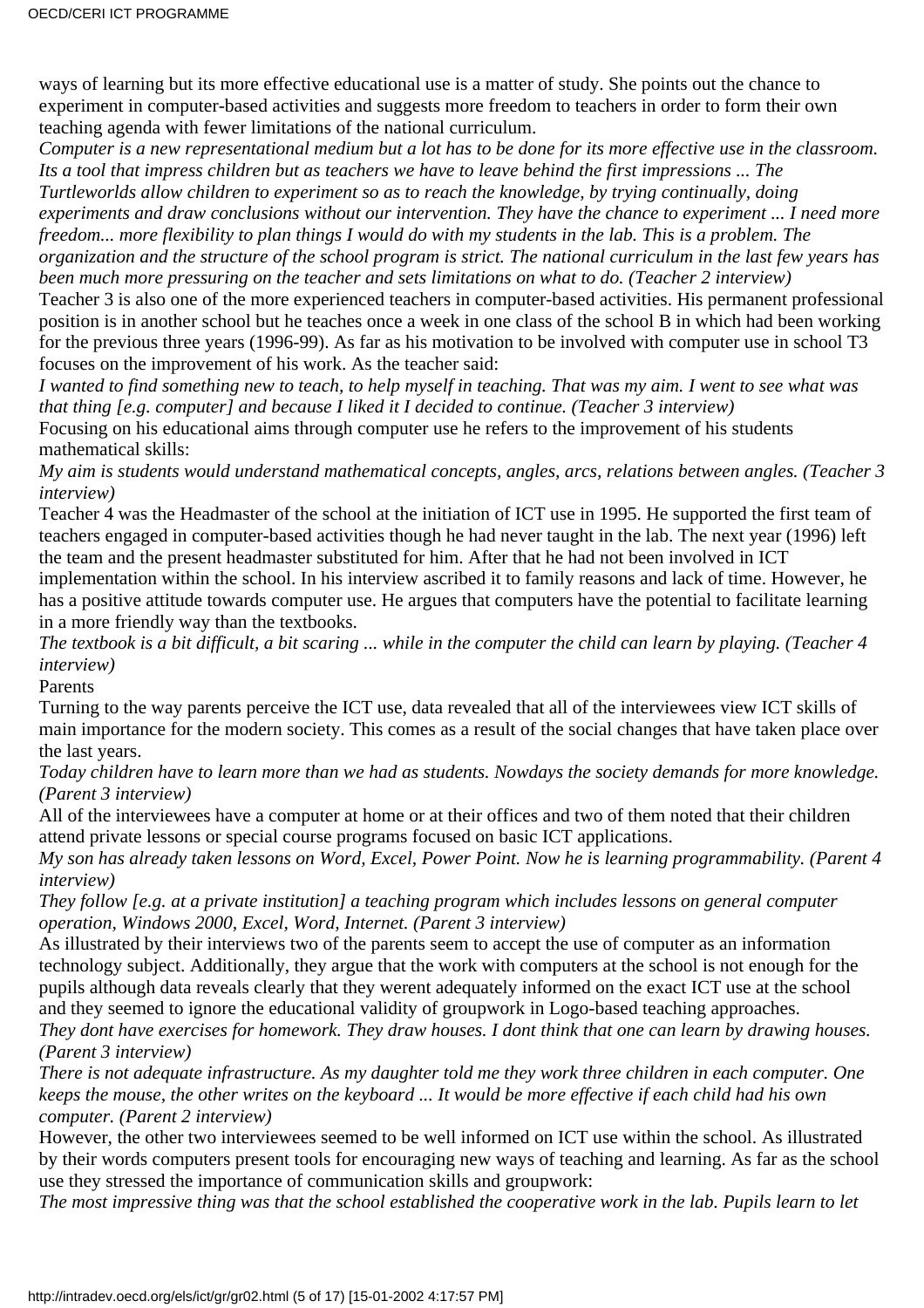*alone their ego and communicate with others. That would be difficult to achieve in the traditional classroom. (Parent 1 interview)*

*The main advantage of the computer use at school is that a child can learn by playing. My son learnt how to work with other pupils in his team. (Parent 4 interview)*

### *Students*

First of all it is noticeable that three of the interviewed students said that they were taking private lessons on informatics. Additionally, data revealed that students perception of what they are doing with computers at school is mainly focused on the mathematical part of the investigation subject:

*We learn about geometrical figures, we give comments for drawing rectangles, squares, arcs. We can use variables to find the appropriate distances. (Student 1 interview)*

Moreover, they are aware of the different parts of the activity describing them in relation to the final product (drawing) as well as with the process followed for that (cooperation). As expressed in one student s words: *Firstly we chose a topic that we decide to complete all of the groups. Then we start and step by step ... Its good to navigate in the internet finding information you didnt know, cooperate with your team and complete the design you had chosen. (Student 1 interview)*

Additionally, as it data reveals that they are aware of the different uses of ICT through the site. Specifically the newly introduced use of internet in the classroom is perceived to take place within an activity of a specific curriculum subject.

*We investigate the old civilization. (Student 2 interview) Yesterday we visit a museum. We searched for archaeological findings. (Student 3 interview)*

## **3.4 ICT use in relation to innovation**

The administrator and the three teachers that were involved in the ICT project, reported the aspect of ICT perceived as innovation in itself and the importance of their school as frontrunner. Teacher 1 who has been actively engaged in the implementation up from the beginning stresses:

*It is an innovation. It affected the whole school philosophy. (Teacher 1 interview)*

As it was mentioned at an earlier paragraph this is not particularly surprising for the greek educational setting since the use of computers is not an aspect included in the primary national curriculum. Turning to the way school community relates the computer use to educational innovation, data revealed that the more experienced teachers involved in ICT implementation (HT, T1, T2, T3) share a common viewpoint: their opinions on educational innovation focus on the educational elements of the Investigations subject. The same was also mentioned to some parents opinions on their pupils benefits from ICT use. Categorising the selected answers the following categories emerged:

**1. Cooperation.** The head master views as the main advantage of ICT use in investigation projects the cultivation of childrens collaborative abilities. Additionally, he notices that this initiative can be a motivation for changes in the traditional classroom. As he said:

*In the Investigation pupils always work in groups. They have the ability to work together, to take initiatives. ™t is something really new for the school and forms an example of how work in the traditional classroom should be modified. They work collaboratively, constructing something. (Headmaster interview)*

Similarly, teacher 2 believes that the most important educational outcome of the investigation process is that of cooperation among pupils. According to his view this resulted to improvements on pupils relations in the classroom. As illustrated by his words:

*In my opinion the most important thing in this process is that pupils learn to cooperate and reach any conclusion after discussion among their team. From the beginning that was our aim: To have groups of two or three children who would work together. (Teacher 3 interview)*

As it was earlier mentioned two of the interviewed parents were informed on ICT use in the school as well as the elaborated tools like Turtleworlds. Both they referred to the improvement on their children collaborative and communicative skills when asked about the benefits stemming from students involvement in computer-based projects. As illustrated by their words:

*I saw him [e.g. her son] excited with the work in the computer lab. They worked as a team. They said our team*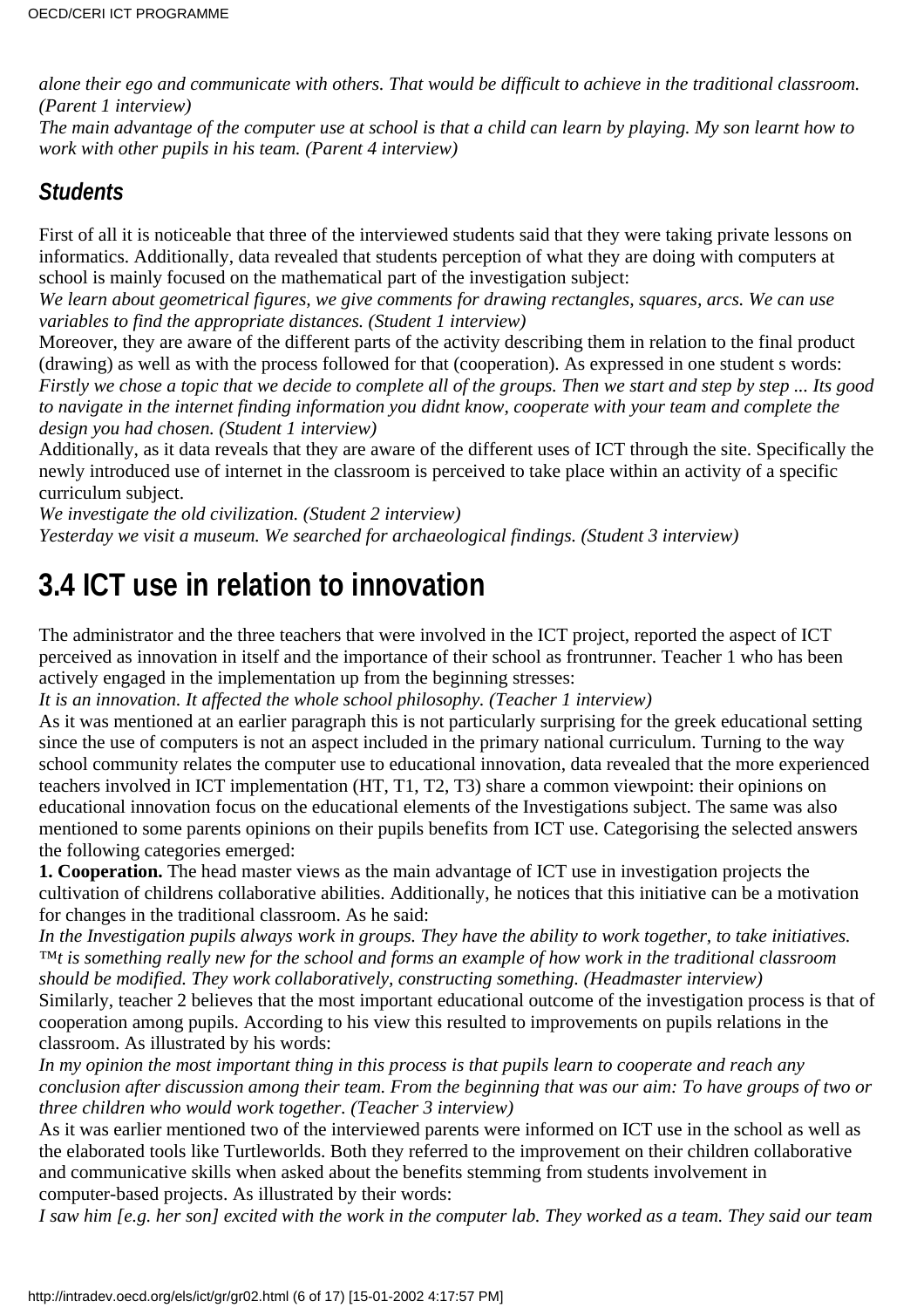*finish first. It is impressive that teachers achieve collective work in the lab. If you have the chance to communicate with your partner and work together surely that the outcome would be better. (Parent 1 interview) He learned to cooperate and work with two or three other children. (Parent 4 interview)*

**2. Experimentation**. A main characteristic of the investigation projects is that they take place using a Logo-based environment of exploratory nature. This framework encourages the implementation of educational activities in the core of which can be pupils experimentation with the provided tools. As teacher 2 said: *In the Investigation pupils have to experiment and reach the knowledge by doing experiments. It is very*

*important that sometimes they come to conclusions independently. (Teacher 2 interview)*

Additionally teacher 1 refers to the fact that sometimes unexpected children s abilities emerge through experimentation in computer activities:

*There are some children who discover many things through experimentation. Some of these children are low ability students in all the other subjects. They have abilities that come to light while working with computers. It is surprising. (Teacher 1 interview)*

#### **3. Improvement of the performance of low ability students**

The collective work of pupils in the lab supported changes in the status of the pupils performance in the lesson. It is noticeable that all of the teachers focused on the improvement of the low ability students performance in the computer lab. Two of the teachers said:

*The low ability students usually hesitate to express their opinion. We noticed that in the lab these students could think more relaxed and try things. This is very encouraging for them. (Teacher 1 interview) Who benefits more? Everybody. We [the teachers] were interested to encourage the low ability students (Teacher 3 interview)*

**4. Expansion of group-work in the traditional classroom.** The fact that students work in groups in the lab was an additional motivation for some of the teachers to try similar innovative approaches to their teaching in the traditional classroom. This it is not a widespread practice within the site but it is of main importance since such an approach is new within the national educational system. Teacher 1 refers to her need to introduce group-work in the traditional classroom after the experience in the lab. In her words:

*Personally speaking I felt the need to match the lesson in the lab with the one in the classroom. So, to one extent nearly 60% of the time in the classroom- pupils work in groups during the last years. (Teacher 1 interview)*

## **3.5 ICT in the classroom**

During the visit of the research team at the school five teachers were observed in twelve teaching sessions. The observed teachers can be divided in two groups: a) those who had investigation experience (T1, T2,T3) and b) new teachers who work in the school from the beginning of the school-year (T4, T5) T3 this year works in another school but he teaches once a week in one class. T4 who was interviewed he doesnt participate in ICT activities. The organised computer-based activities were not based on specific units of the national curriculum although some of them were indirectly linked with school material. In three of the teaching sessions (T3: Environment, The human body, T1: Investigation in grades 6 and 4a) T1 and T3 taught in classes that belong to newer schoolteachers and the lessons were instructive for their familiarization with the group-work in the lab. The new teachers were also present as well as the computer lab technician.

#### **Investigation**

The general framework in which the Investigation takes place was described at an earlier paragraph. The involved teachers acknowledged the role of Logo in student s learning and its place within educational process. As expected all the observed activities had a similar structure based on groupwork. Specifically there were three parts of clasroom activity: a) Whole class discussion about the general topic and each groups task, b) groupwork on the given task and sometimes c) presentation of each group work to the class.

As far as the teachers role is concerned there were differences on their teaching approaches. Teacher 1 adopted a more directive role especially in the lesson of the 4a grade in which pupils were at initial stages of learning Logo. The lesson was introductory to the use of basic Logo commands. In that class she often acted as an explainer during the whole process, by intervening and giving detailed instructions on what commands each group had to write for a square construction. However, in the more experienced classes her practice in the investigation appeared less instructive. In the lesson at 6<sup>th</sup> grade, for example, pupils were doing experiments with arc procedures. T1 started the lesson by giving out hand outs of photos of old traditional local houses and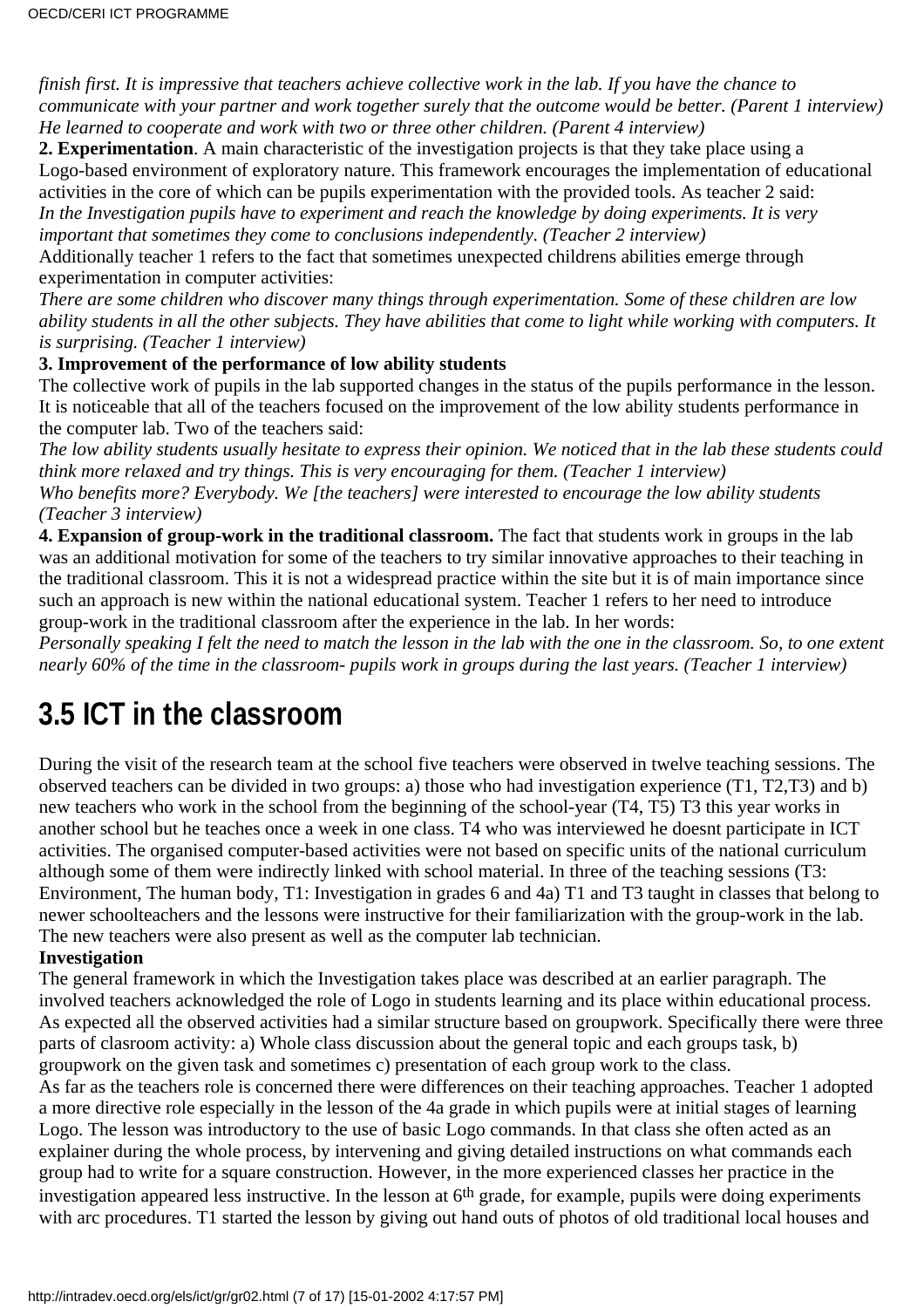churches buildings. The photos were taken by the children during an excursion. The core part of pupil activity was the design of doors and windows that include arc construction. It is noticeable that the constructions were completed with procedures of high complexity effectively the provided.

¤eacher 2 perceived the Logo activities as an opportunity to work on pupils mathematical process. She focused on the communicational aspect of mathematics, stressing the importance of pupils ability to argue and explain. She underplayed concepts to do with rectangles construction and she was predominantly interested in the use of variable in Logo. Her method for pedagogical intervention was focused on drawing pupils attention on specific aspects of how things behaved on the screen. For this reason sometimes asked pupils to show by their bodies the turtles movements. Focus on the gradual development of mathematical meanings through discussion was apparent from the way the activity evolved. The lesson included respective periods of work on the computers and whole-class discussions in a circle-like configuration. During the latter pupils had opportunities: a) to report their difficulties, b) to plan their next steps and c) to draw conclusions.

#### **Internet**

As displayed in Table 1 the use of internet in school B is intented to be integrated within teaching of other disciplines like history, english, music, geography etc. From the observed teaching sessions two main uses appeared: the first had to do with visiting web sites for more information on a subject; and the second with using educational programs in a site as active textbooks. The investigation teachers show a tendency for the first use trying to integrate navigation in futher educational activities (Olympic games, Environment) while new teachers were mostly involved in the second use.

Specifically, teacher 5 (T5) is a new English teacher in the school. The theme of her observed lesson was Present Perfect and Continuous. Pupils worked in the English Club environment, an educational program chosen by the teacher and installed on the computers by the technical specialist. Children often chose groups of pictures (e.g. zoo) and then appeared special question forms asking for the correct names. The program also checked whether each of the answers were correct or not. During the lesson T4 followed a whole-class teaching practice visiting the groups of pupils and giving instructions on the correct filling of the exercises on the active textbook. The same practice was also observed during the music lesson of teacher 6 (T6). All of the groups visited the same web page in which they could listen to different types of violin and viola sounds. The teacher kept the control of the time each sound file could be played. Pupils seemed enthusiastic by the experience but T5 was the only one who was giving explanations on the characteristics of the sounds.

On the other hand T2 integrated navigation within the investigation subject. Her approach to the activity included visiting web sites for information on subtopics emerging from the main one. In her interview reported her intention to connect all the different parts of the activity to the main investigation planning.

*Each investigation lasts nearly three months. Now we have decided to be engaged to the Olympic Games. This is the general topic. After discussion with the pupils we divide into subtopics like: Olympic Games in the ancient times etc. Each group can choose one subtopic and then is looking for relative information on the web. The drawing of each group is the result of this process. Some choose to design a football ground, a beam or the sign of the Games etc. I always intend to connect this part of the activity with the mathematical one, so I ask pupils to use in their constructions for example rectangles or circles. (Teacher 2 interview)*

According to T3 s view familiarization of students with the internet is realized through specific educational activities and does not present an aim per se. From this point of view internet use had the dual purpose: firstly it formed a resource of material additional to the school book; secondly it provoked rich pupil communication. One of T3s lessons in the lab focused on environmental problems. At the beginning teacher discussed the problem with the students sitting in a circle-like configuration. Then pupils were encouraged to visit some suggested sites so as to select information on different subtopics. When the selection of information was completed T3 gave priority to the organization of the data in word files (i.e. copy and paste extracts, photos etc.) T3 insisted that the product of that process is a body of knowledge that is expanded to the whole class. As he explained in his interview:

*Lets have as an example The Constantinopolis Conquest. We started the lesson in the traditional classroom. Then we went to the lab where each group of children had to select information on different subtopics (i.e. The first ten days, How the town was that period of time etc.). We printed all the files out and a body of additional information was created. This thing was given out in the classroom. The knowledge was expanding. (Teacher 3 interview)*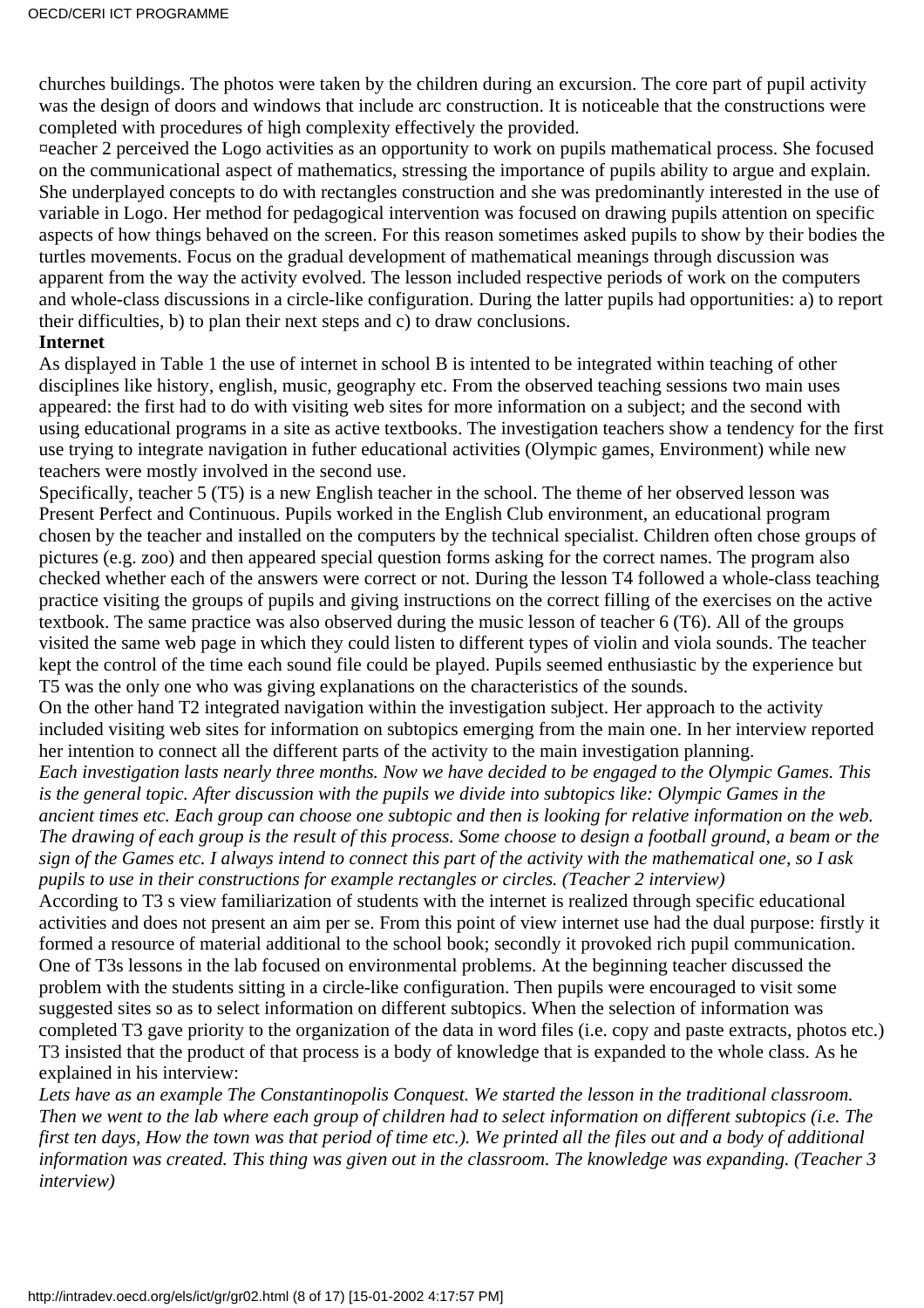#### **CD-Rom use**

The use of CD Rom in the classroom was integrated after the establishment of the new computer lab. Observational data reveals that the CD-Rom based activities took place through a whole-class teaching approach without distinct differences between teachers. In fact, the main part of the activities was devoted to the presentation of the included CD topics in a narrative way. The mode of communication with students has been characterized by teachers s interventions in groups so as to overcome difficulties with the CD use. The above can be explained if we take into consideration two parameters: a) the observed lessons were introductory to the use of CD-Rom in the classroom, b) many of the teachers weren t familiar with CD-Rom use, so these lessons were introductory for the teachers too. It is noticeable that the more one teacher was not familiar with CD use the more instructive his/her teaching approach was. However, more detailed data needs to be selected if we intend to reach some more general conclusions on CD-Rom based activities and the roles shaped by the participants.

### **4. Main hypotheses**

# **Hypothesis 1**

As revealed from the data, the use of ICT in the school presents an educational innovation in the sense that it aims not only to help students cultivate ICT skills but also to encourage new learning environments for teachers and students. Although group-work and collaborative teaching practices do not constitute general characteristic of the school it is reported that group-work within the lab was a requisite for some of the engaged teachers to try innovative approaches in their traditional classroom (i.e. separation in teams, discussion, investigation etc.) In this context they consider that new technology did function as catalyst so as to focus on elements of the teaching and learning process such as the experimentation, the active participation of children in making a decision as well as the academic improvement of low ability students.

However, in some cases technology was mainly perceived as an additional resource. For example, less experienced schoolteachers with little educational training seemed to use ICT tools (i.e. educational programs taken from the web) as active textbooks that can enrich the existing teaching material. This category of teachers accent in the use of computer as means of more attractive presentation of the lesson. New challenges and domains of research emerged if trying to have a clearer picture of the interrelations between ICT use and educational innovation. Some implications are made below in the discussion of hypothesis 2.

## **Hypothesis 2**

As presented in section 2 the introduction of ICT use in the school was a result of the school s participation to a project. A catalyst in this procedure was the co-operation with the university research team that took the responsibility for the teachers training on using exploratory software in the classroom. At the beginning school administrators seemed to receive ICT implementation most as an important administrative task for which they need detailed instructions rather that an innovation itself. However, more information is needed to investigate the interrelations between the research teams and schools intentions, as well as the way these influenced the shaping of the project. Turning to the way ICT use was adopted by the teachers, data revealed that there were no resisters in the school. Even the teachers who were not engaged in the project believed to the major importance of ICT skills for the future. Moreover, the computer introduction seemed to be an initiative that could form an indication of the school s high quality level among all the other local schools.

As far as the characteristics of the ICT diffusion are concerned we can distinguish the following points: a) Experience and training are factors that influence the diffusion. This is mirrored to the group of teachers engaged. Some of the new teachers who work in the school only for one year probably have taken only contemporary training on computer use since the educational foci is not always part of the provided training in Odysseas project. On the other hand teachers who participated to YDEES, a project of much smaller scale, appeared to have more training experience on the educational use of exploratory software in the classroom. b) It is noticeable that -except a number of three or four teachers - the majority of all the other old teachers ones keeps regularly distances from anything related to ICT use. School policy is mainly focused on the new teachers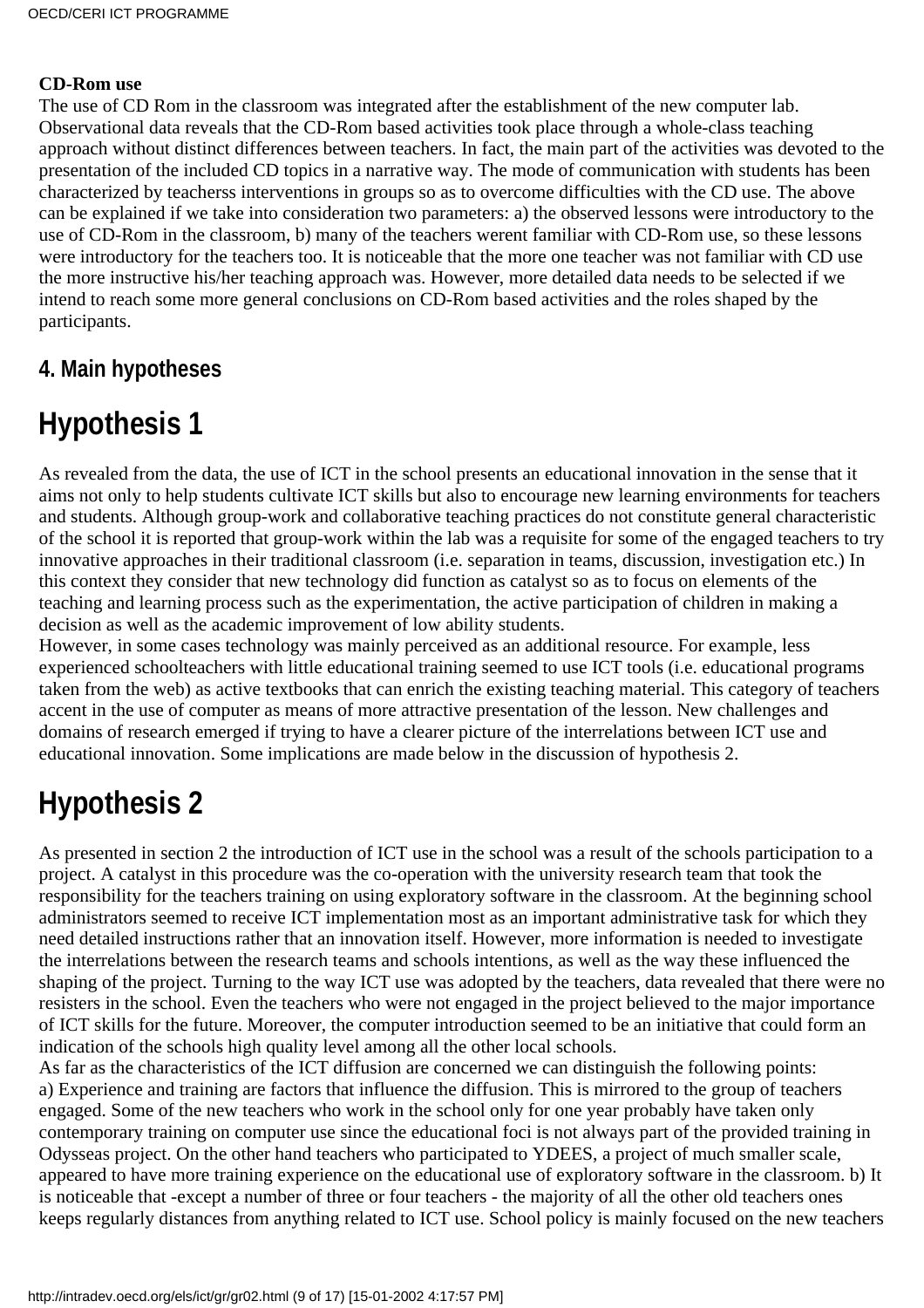but more data is needed to have a clear view if that was a result of or one reason for the explanation of the current situation. The group of teachers who left the initial project after the first year made points on lack of time. However, it is a research issue to explore in depth teachers attitudes towards their engagement in ICT use. c) As far as the teaching practice is concerned old teachers were closer to group-work approaches while new teachers viewed computer as an attractive medium complementary to the whole-class teaching in the everyday classroom. However, when in the lessons included internet or cd-rom use teaching practices reminded of a teacher presentation to the classroom, which maybe owed to the introductory nature of the specific tools both for teachers and students. However, some of the old teachers appeared more flexible to integrate the use of internet or cd-roms in an interdisciplinary framework.

# **Hypothesis 3**

As mentioned in section 3 the presence of the technical specialist in the lab during the lesson ensures unobstructed implementation of the computer-based activities. This seems to have functioned encouraging for the engagement of new teachers with ICT use. Moreover, problems on technical issues were not reported since the equipment is newly installed. However, the innovative uses of ICT such as collaborative learning and use of real time data do not appear as a result of the provided support. Some of the teachers used to organise their lesson following whole-class practices. It s a case of study the relation between the pedagogic support of these teachers and the challenge to reflect upon their practices since their training experience is inadequate and mainly related to the informatics.

### **5. Projection to the future**

As mentioned in the section 2 in school B there has been a core group of three more experienced teachers with one of them having the responsibility for the general use of ICT in the school and the training of the new teachers. This group is completed every year by the new teachers who do not have a permanent position in the school. This year four new teachers participated in the project. Though the majority of the most experienced old teachers are not engaged in ICT use the integration of ICT within other curriculum subjects in the context of Odysseas project. The headmaster as well as the head teacher 1 seemed to adress mainly to new teachers and encourage them to organize activities related to a variety of subjects. This tendency appears more imperative since in the next year these two key persons would retire and two other teachers from the core team will remove to their permanent position in another school. The next face of the ICT use in school B is concerned with the new teachers who will replace the most experienced members of the core team.

An encouraging point for the future is that teacher 1 is planning to continue her engagement in ICT from another position (i.e. as a member of a local council for the introduction and extension of ICT to schools in the region). This year she was selected from the ministry of education to attend a special training seminar at the university of Athens for such educators. However, she confirmed her intention to find ways to continue teacher training in the school for the next years. Her planning for ICT use in the school for the next year is concentrated on the more systematic use of communication technology in the classroom. As far as the expansion to other schools is concerned the indications showed that teachers who were involved in ICT use and remove to another school tried to continue or to start sometimes without much support by the school community- the integration of ICT in the curriculum.

### **APPENDIX A**

Consistent with the methodology described in the Workbook for Organisational Case Studies (OECD/CERI) a short-term explanatory case study has taken place in the school in order to compile a corpus of information that would allow a rich description of the ICT integration within the site. The data collection was completed in a three day visit of two researchers of the four who participate in the ICT team of the Center For Educational Research. Classroom observations were conducted in the school as well as interviews with the staff. The purpose of classroom observations was: (a) to validate how ICT is used in the lessons and (b) to gather evidence for how lessons are taught. The overall time of observation was 12 sessions of 45 minutes. The scheduling of the observations in school B shown at the Table 1 - was arranged in collaboration with the head master nearly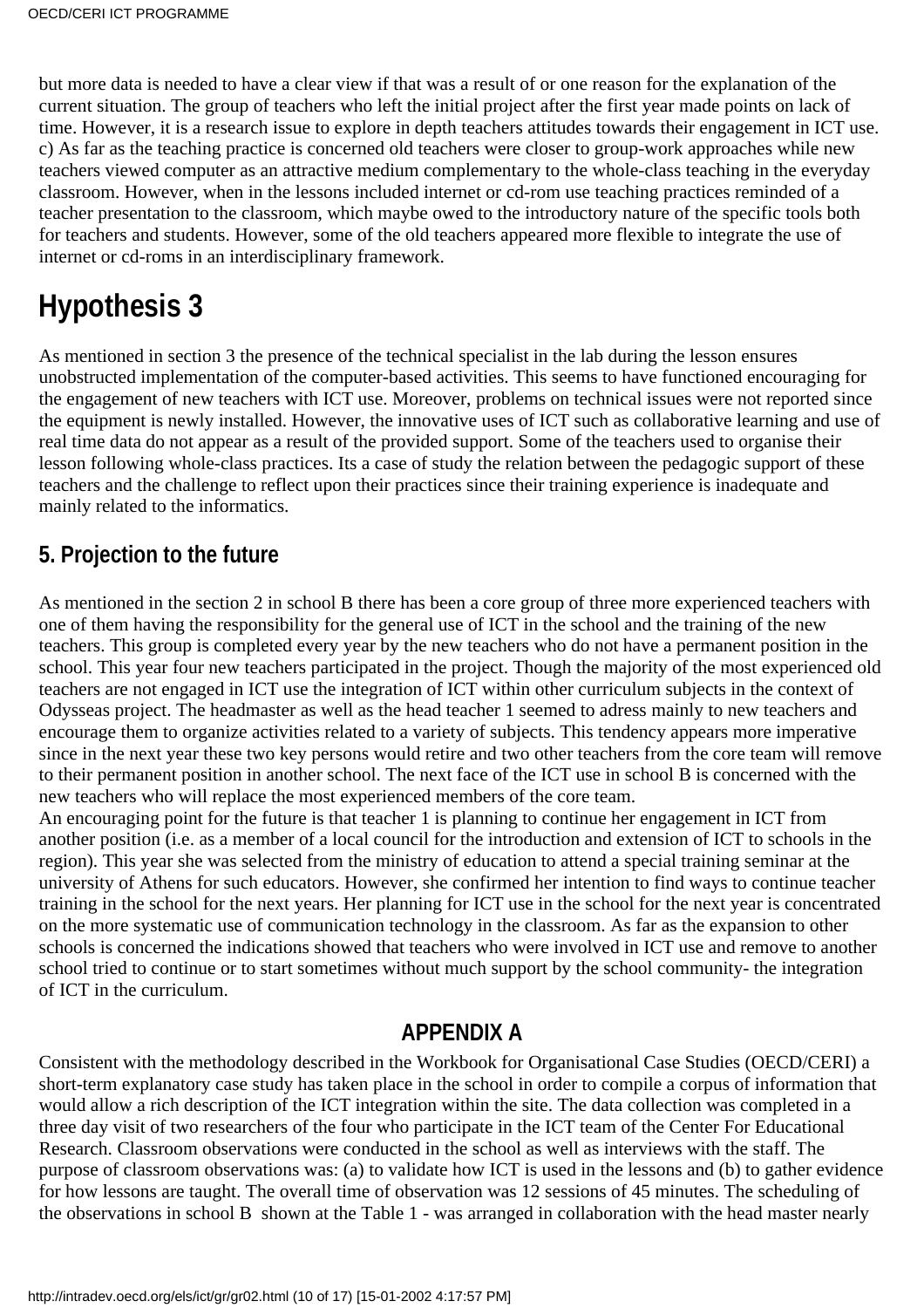three weeks before the visit.

| <b>Teacher</b> | Subject        | <b>Grade</b>   | <b>Number of</b><br>observations | <b>ICT</b> use                 |
|----------------|----------------|----------------|----------------------------------|--------------------------------|
| T <sub>1</sub> | Investigation  | 4b             |                                  | Turtleworld                    |
| T <sub>1</sub> | History        | 4a             |                                  | $CD-Rom$                       |
| T <sub>1</sub> | Investigation  | 6              | 2                                | Turtleworld                    |
| T2             | Investigation  | 5a             |                                  | Internet                       |
| T2             | Investigation  | 5a             | $\mathcal{D}$                    | Turtleworld                    |
| T <sub>3</sub> | Environment    | 4 <sub>b</sub> |                                  | Internet                       |
| T <sub>3</sub> | Human body     | 5 <sub>b</sub> |                                  | CD-Rom                         |
| T <sub>3</sub> | <b>History</b> | 6              |                                  | CD-Rom                         |
| T <sub>5</sub> | English        | 6              |                                  | Educational program (Internet) |
| T <sub>6</sub> | Music          | 5 <sub>b</sub> |                                  | Internet                       |

Table 1: Classroom observation plan

For the observational data collection one video-camera was used - occasionally moving to capture instances of the classroom atmosphere. Concurrently with the video-recordings, observation notes have been taken describing the overall classroom activity and focusing on potentially significant details and episodes in teacher practice, student groupwork and student communication. During our visits to the school 14 interviews were conducted: 1 with the head master, 4 with teachers (one not engaged in the ICT use), 4 with students, 4 with parents and 1 with the technical support specialist. The average time of each interview is shown at the Table 2.

| <b>Interviewee</b>   | Time (min.) |
|----------------------|-------------|
| Head master          | 60          |
| <b>Teachers</b>      | 50          |
| Parents              | 40          |
| <b>Students</b>      | 30          |
| Technical specialist |             |

Table 2: Average interview time

Background data was also collected (i.e. students written presentations of their work) that served as complementary information to the video-recordings and observation notes, which formed the main corpus of our observational data. Verbatim transcriptions of all interviews were made.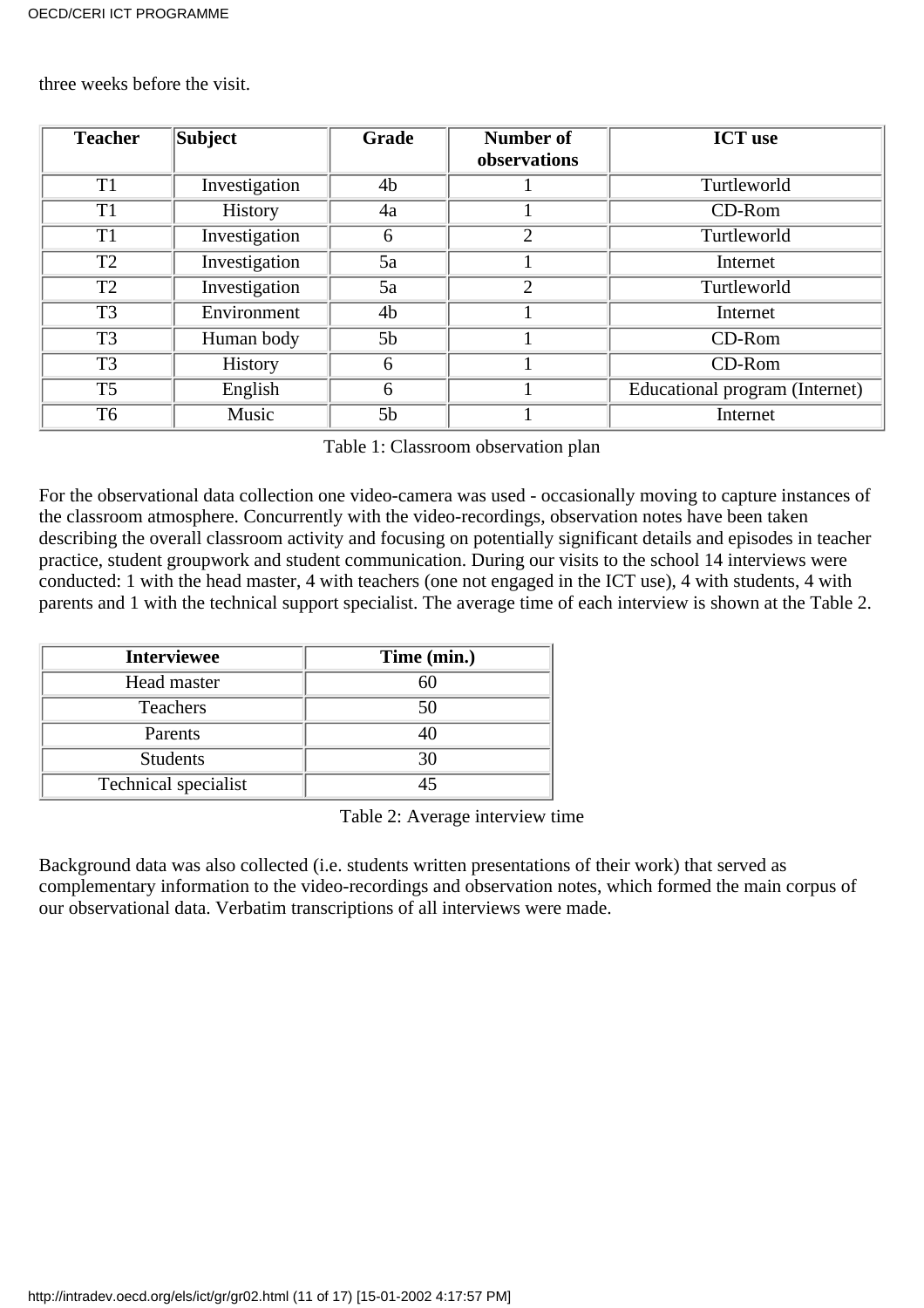|                                                                                  | Table 1. Familiarisation of teachers with computer applications |                |                                |                           |  |  |  |
|----------------------------------------------------------------------------------|-----------------------------------------------------------------|----------------|--------------------------------|---------------------------|--|--|--|
| How comfortable are you<br>with using a computer to do<br>each of the following? | <b>Very</b><br>comfortable                                      | Comfortable    | <b>Somewhat</b><br>comfortable | Not at all<br>comfortable |  |  |  |
| 1. write a paper                                                                 | 3                                                               | 7              | $\overline{4}$                 | 3                         |  |  |  |
| 1. search for information<br>on the World Wide<br>Web (WWW)                      | 3                                                               | 4              | 4                              | 6                         |  |  |  |
| 1. create and maintain<br>web pages                                              | 0                                                               |                | 5                              | 11                        |  |  |  |
| 1. use a data base                                                               | $\overline{2}$                                                  |                | 5                              | 9                         |  |  |  |
| 1. develop a data base                                                           |                                                                 |                | 5                              | 10                        |  |  |  |
| 1. send and receive an<br>e-mail                                                 | 4                                                               | $\overline{2}$ | $\overline{2}$                 | 9                         |  |  |  |
| 1. write a program                                                               |                                                                 |                | 3                              | 12                        |  |  |  |
| 1. draw a picture or a<br>diagram                                                | 3                                                               | 3              | 5                              | 5                         |  |  |  |
| 1. present information<br>(e.g. use Power Point or<br>equivalent)                |                                                                 |                | 6                              | 9                         |  |  |  |

### **APPENDIX B**

### **Table 2. Importance of computer-related skills for teaching**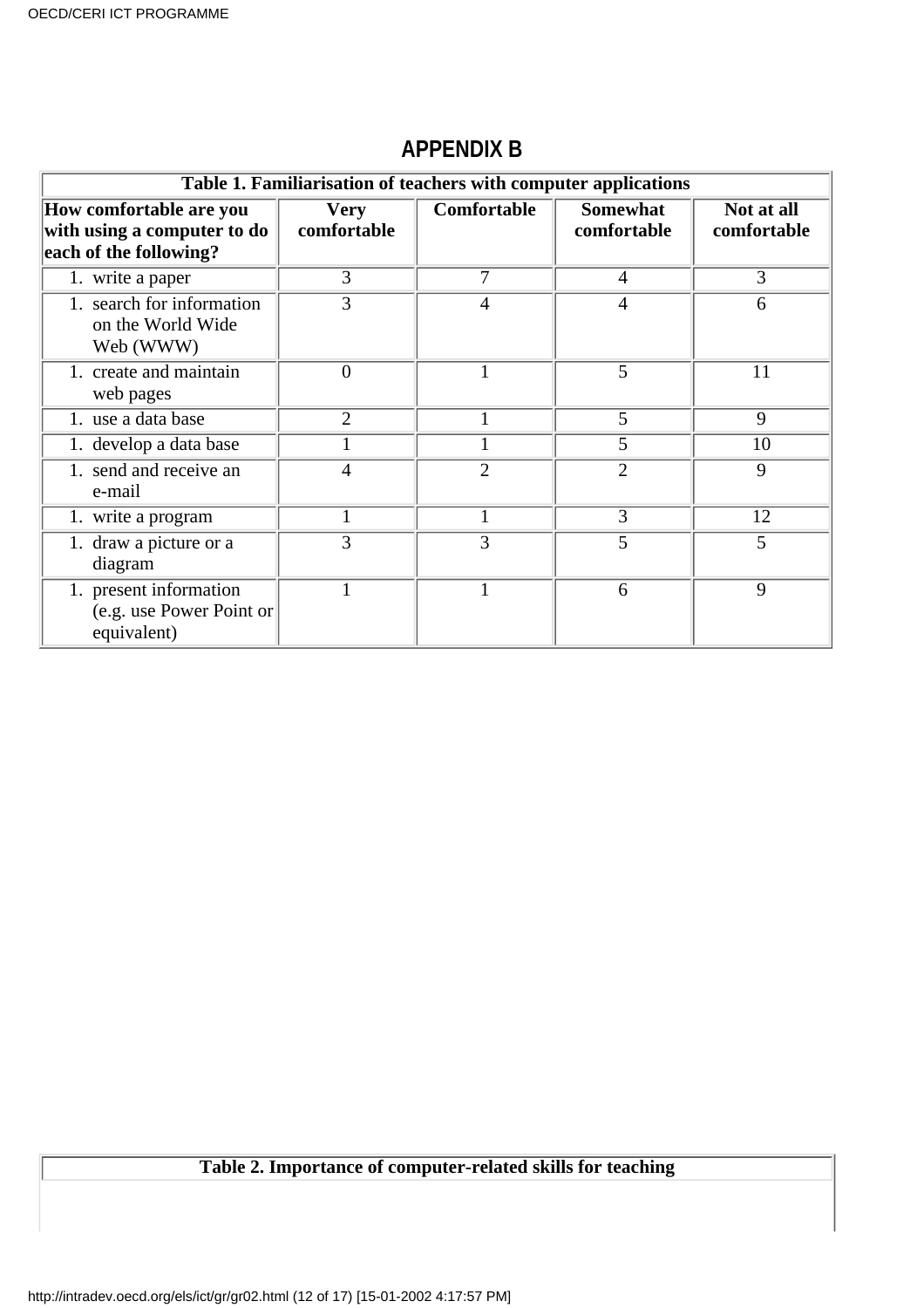| How important is each of the<br>following computer-related<br>skills for your teaching? | <b>Very</b><br>important | Important      | $So-so$        | <b>Not</b><br>important<br>at all | No answer |
|-----------------------------------------------------------------------------------------|--------------------------|----------------|----------------|-----------------------------------|-----------|
| 1. write a paper with a word<br>processor                                               | 6                        | 8              |                | 2                                 |           |
| 1. search for information on<br>the WWW                                                 | 9                        | $\overline{4}$ |                | 3                                 |           |
| 1. create web pages                                                                     | 6                        | 7              |                | 3                                 |           |
| 1. use a data base                                                                      | 6                        | 8              | $\theta$       | 3                                 |           |
| 1. develop a data base                                                                  | 6                        | 6              |                | 3                                 |           |
| 1. send and receive an e-mail                                                           | 7                        | 5              | $\overline{2}$ | 3                                 |           |
| 1. write a program                                                                      | 5                        | 6              | $\overline{2}$ | 4                                 |           |
| 1. draw a picture or a<br>diagram                                                       | 7                        | 7              |                | $\overline{2}$                    |           |
| 1. present information (e.g.<br>use Power Point or<br>equivalent)                       | 7                        | 5              |                | 3                                 |           |

| Table 3. Frequency of use of computer applications                                                                                                              |           |            |                |              |                          |  |
|-----------------------------------------------------------------------------------------------------------------------------------------------------------------|-----------|------------|----------------|--------------|--------------------------|--|
| During the past school year, how often Several times Several times A few times a<br>did your students on average do the<br>following for the work you assigned? | each week | each month | year           | <b>Never</b> | N <sub>0</sub><br>answer |  |
| 1. use the World Wide Web                                                                                                                                       | 0         | 6          | $\overline{2}$ | 8            |                          |  |
| 1. create web pages                                                                                                                                             |           | $\theta$   | 2              | 13           |                          |  |
| 1. send and receive an e-mail                                                                                                                                   | 0         | 2          | 2              | 12           |                          |  |
| 1. use a word processing program                                                                                                                                | 0         |            | $\overline{2}$ | 10           |                          |  |
| 1. use a computer to play games                                                                                                                                 | 6         | $\theta$   | 4              | 12           |                          |  |
| 1. use a spreadsheet                                                                                                                                            | $\Omega$  | $\theta$   | 4              | 12           |                          |  |
| 1. use a graphics program                                                                                                                                       | 0         |            | 4              | 11           |                          |  |
| 1. join in an on-line forum or chat<br>room                                                                                                                     | $\theta$  | $\theta$   |                | 15           |                          |  |
| 1. use a presentation program (e.g.<br><b>Power Point</b>                                                                                                       | $\Omega$  | $\Omega$   |                | 14           | $\mathcal{D}$            |  |
| 1. use an instructional program<br>(including simulations)                                                                                                      | $\Omega$  | $\theta$   |                | 15           |                          |  |
| 1. other computer uses (specify)                                                                                                                                | $\Omega$  |            | $\overline{2}$ | 11           |                          |  |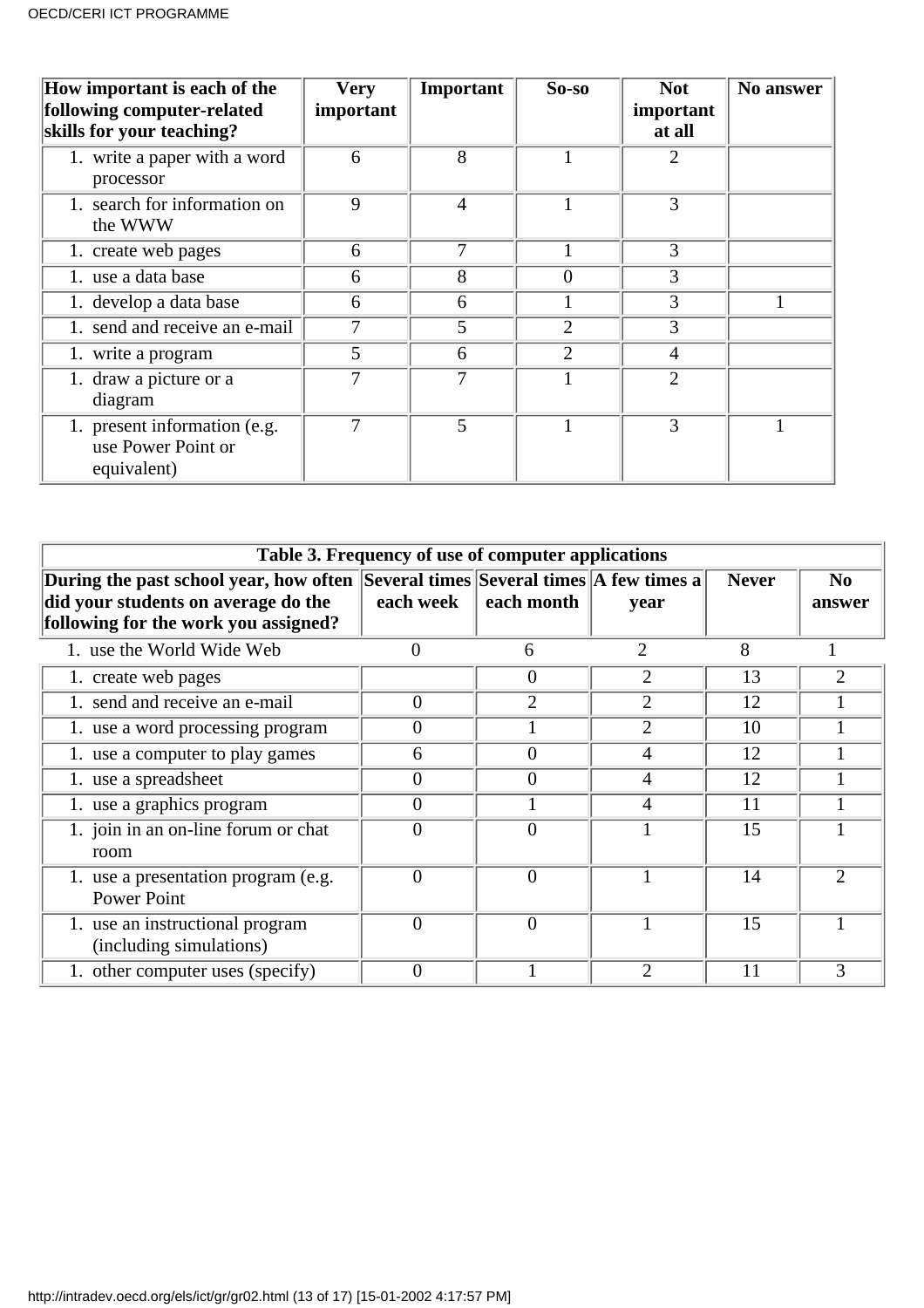| Table 4. Teachers ability to use computers                            |      |      |      |  |
|-----------------------------------------------------------------------|------|------|------|--|
|                                                                       | Good | Fair | Poor |  |
| 30. How would you<br>$\ $ rate your ability to use<br>$\ $ a computer |      |      |      |  |

| Table 5a. Experiences and policies concerning ICT<br>use                                               |     |                |           |
|--------------------------------------------------------------------------------------------------------|-----|----------------|-----------|
| <b>Answer questions 31-38 based on</b><br>experiences or policies from the<br>last school year         | Yes | N <sub>0</sub> | No answer |
| 31. Was student computer use ever<br>evaluated for grading?                                            |     | 15             |           |
| 33. Did you create or modify a<br>Web site with any of the classes<br>that you taught?                 | っ   | 14             |           |
| 37. Did you participate as a student<br>or instructor in a virtual course<br>through the Internet/WWW? |     | 16             |           |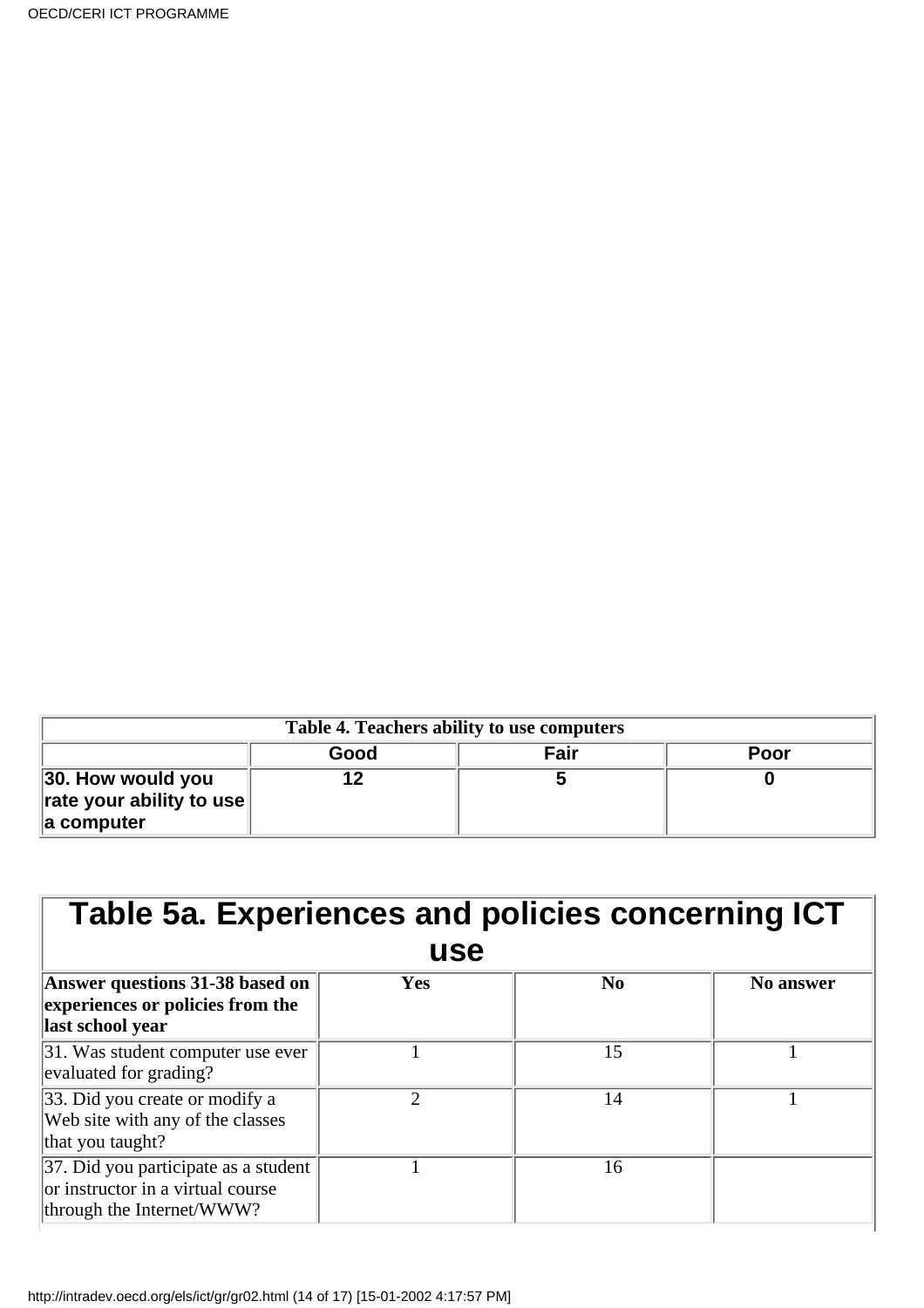| $\parallel$ 38. Did you involve your students |  |  |
|-----------------------------------------------|--|--|
| in collaborative learning over the            |  |  |
| Internet/WWW with students from               |  |  |
| other classes?                                |  |  |

# **Table 5b. Experiences and policies concerning ICT use (continued)**

| Answer questions 31-38 based on<br>$\left\Vert$ experiences or policies from the last<br>school year                     | No restrictions Some | restrictions | Designated<br>sites only | $\ $ No answer |
|--------------------------------------------------------------------------------------------------------------------------|----------------------|--------------|--------------------------|----------------|
| 32. If you assigned WWW searching, $\parallel$<br>how much freedom did you allow<br>students in locating sites to visit? |                      |              |                          |                |

| Table 5c. Experiences and policies concerning ICT use (continued)                                      |     |             |             |                    |           |
|--------------------------------------------------------------------------------------------------------|-----|-------------|-------------|--------------------|-----------|
| Answer questions 31-38 based on<br>experiences or policies from the last<br>school year                | All | <b>Most</b> | <b>Some</b> | <b>Very little</b> | No answer |
| 34. What portion of the computer use in<br>your classes was directly related to the<br>course content? |     |             |             |                    |           |
| 35. What portion of the computer use that<br>you assigned was done by students<br>individually?        |     |             | 6           |                    |           |

## **Table 5d. Experiences and policies concerning ICT use (continued)**

| Answer questions 31-38 based Almost<br>on experiences or policies<br>from the last school year         | every day | Several<br>times a<br>week | <b>Several</b><br>times a<br>$\parallel$ month | $\mathbf A$ few<br>times a<br><b>vear</b> | Never | No<br>computer |
|--------------------------------------------------------------------------------------------------------|-----------|----------------------------|------------------------------------------------|-------------------------------------------|-------|----------------|
| $\vert$ 36. If you have a computer at<br>home, how often did you use it<br>for preparing for teaching? |           |                            |                                                |                                           |       |                |

| <b>Table 6a. Computer use for communication</b>                                  |     |    |  |  |
|----------------------------------------------------------------------------------|-----|----|--|--|
|                                                                                  | Yes | No |  |  |
| 39. Are you currently using<br>technology to collaborate with<br>other teachers? |     |    |  |  |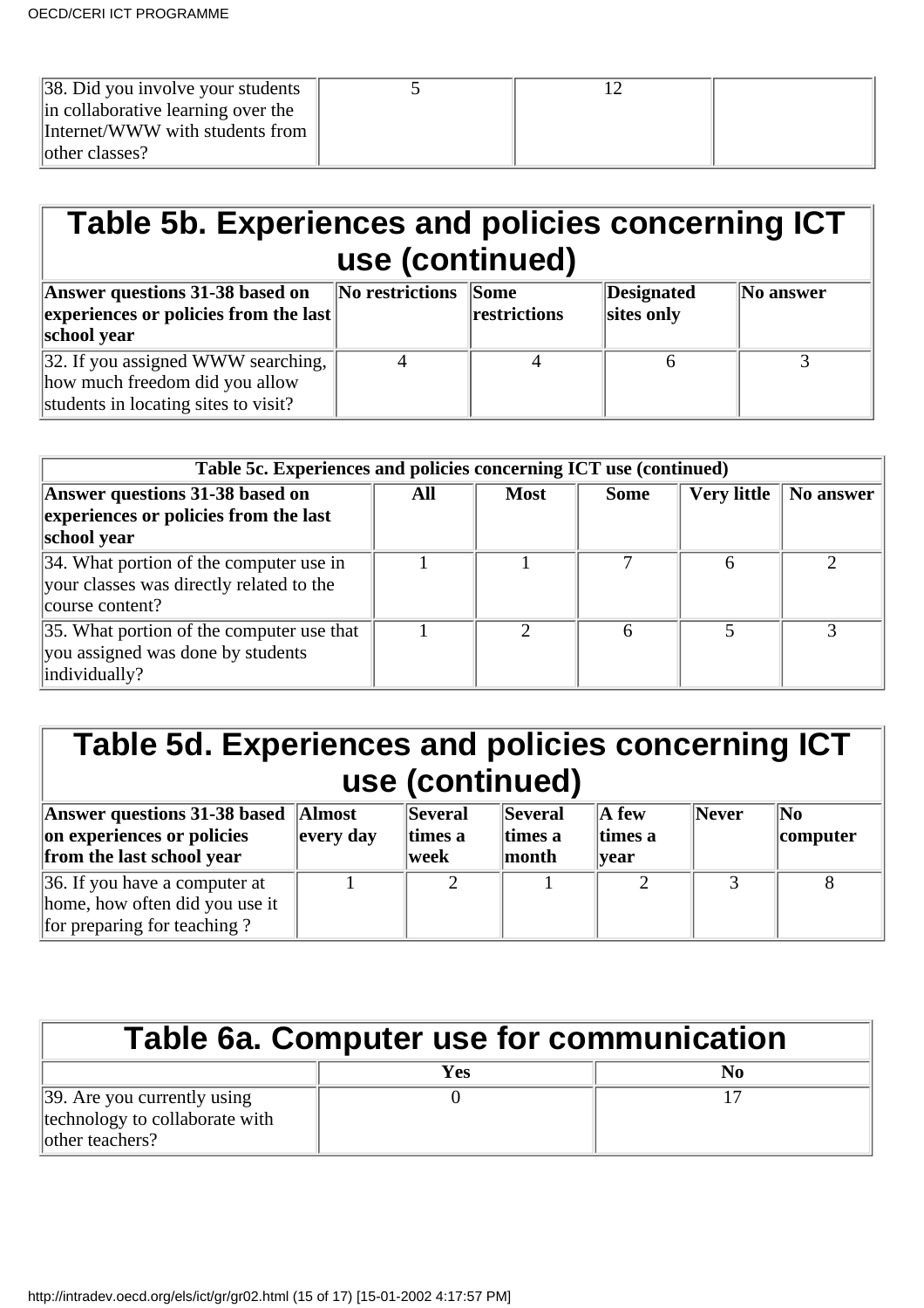| <b>Table 6b. Computer use for communication</b><br>(continued)    |              |          |         |             |  |  |
|-------------------------------------------------------------------|--------------|----------|---------|-------------|--|--|
|                                                                   | More than 12 | $6 - 11$ | $1 - 5$ | <b>None</b> |  |  |
| 40. How many e-mail messages do<br>you send each week on average? |              |          |         |             |  |  |

| <b>Table 7. Advanced uses of computer</b>                   |     |     |           |  |  |  |
|-------------------------------------------------------------|-----|-----|-----------|--|--|--|
| How many of the following have you ever done?               | Yes | No. | No answer |  |  |  |
| $ 41$ . make changes to a computer s hardware               |     | 14  |           |  |  |  |
| $\vert$ 42. updated an application program (word processor, |     | 14  |           |  |  |  |
| graphics program, etc.)                                     |     |     |           |  |  |  |
| 43. recovered a damaged file                                |     | 15  |           |  |  |  |
| $ 44$ . created a web site                                  |     | 15  |           |  |  |  |
| 45. developed a data base                                   |     |     |           |  |  |  |

#### <span id="page-15-0"></span>*[\[1\]](#page-1-0)* **YDEES: Development of Popular Computational Tools for General Education: The Computer as Medium for Investigation, Expression and Communication for All in the School, YDEES #726, E.P.E.T. II, General Secretariat for Research and Technology, 1995-1998.**

<span id="page-15-1"></span> $\frac{[2]}{[2]}$  $\frac{[2]}{[2]}$  $\frac{[2]}{[2]}$  This piece of software - called Turtleworlds is built with e-Slate (<http://e-slate.cti.gr/>). E-Slate is a system for authoring exploratory software which consists of a desktop environment and a set of software components. These can be connected in creative ways to make microworld environments which are a combination of  $\text{Logo}^3$  like symbolic expression software and dynamic manipulation software for geometry.

<span id="page-15-2"></span>[\[4\]](#page-1-2) The Information Technology subject is is offered - under the authority of the Ministry of Education - only to greek secondary schools.

<span id="page-15-3"></span>[\[5\]](#page-2-0) The teachers who work as deputy in a school only for one year or less.

<span id="page-15-4"></span>[\[6\]](#page-2-1) Intercultural Microworld courseware for Exploratory Learning (I.M.E.L.), European Commission, Socrates, Open and Distance Learning, 1996-1998.

<span id="page-15-5"></span>[\[7\]](#page-2-2) Investigations with Tools for learning Fractions and Ratio, Schools for Experimental Implementation of Educational Programs, Pedagogical Institute, EPEAEK, Ministry of Education, 1998-1999.